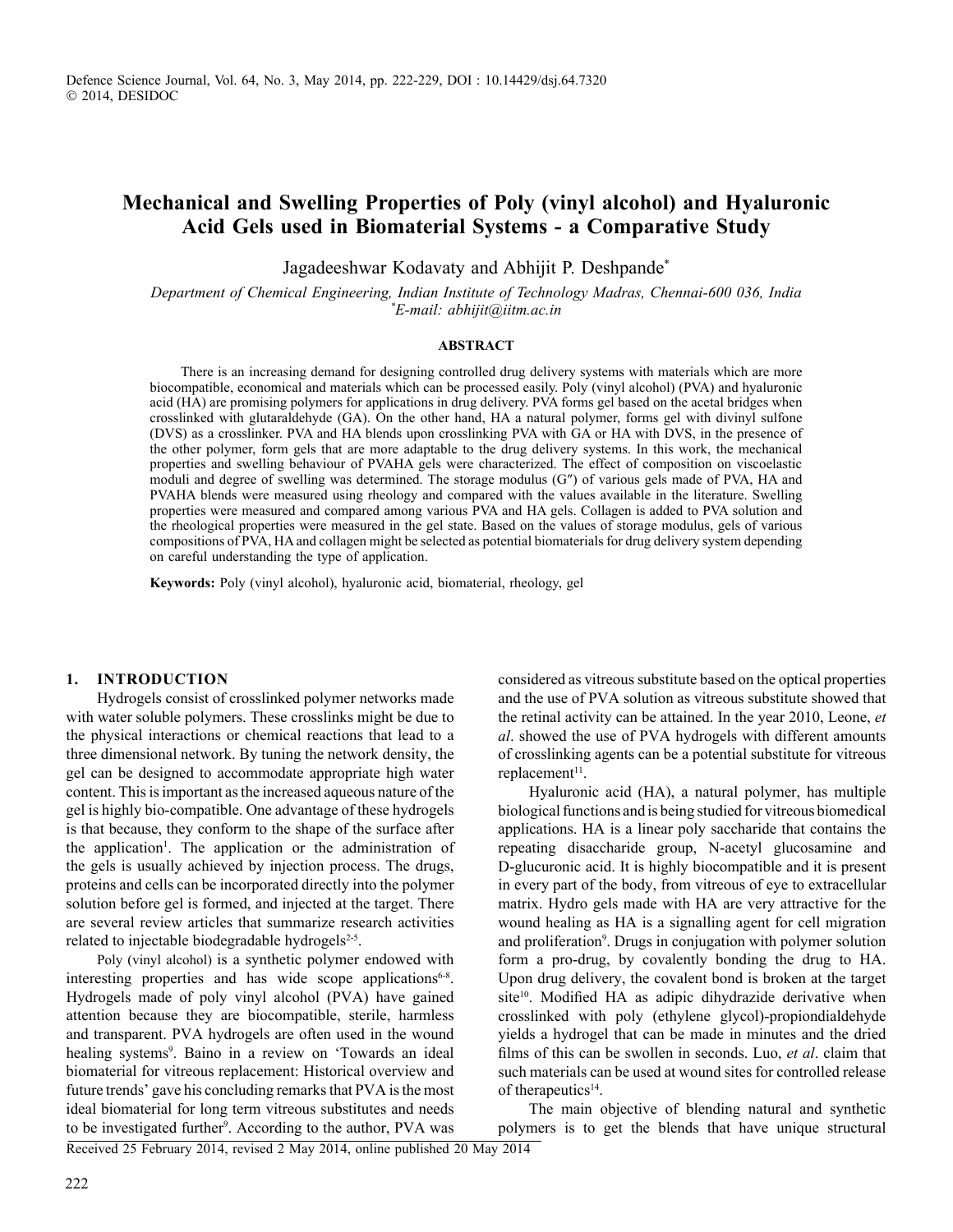and mechanical properties of base polymers. PVA, because of its attractive mechanical properties<sup>15</sup>, HA because of its gel elastiness<sup>16</sup>, also as these two materials possess similar characteristics for drug delivery applications, blend systems with both PVA and HA are promising with improved material properties. Hydrogels of PVA and HA blends, crosslinking one polymer in the presence of other, are gaining attention because of their distinct physio-chemical properties. Kim, *et al*. studied the state of water in the interpenetrating polymer networks (IPN) for their bound and free water content. They have also studied the drying reaction rate constant of these IPN systems with change in temperatures<sup>17</sup>. Electrically sensitive hydrogels of PVAHA as IPNs were made and the swelling properties were measured at various salt concentrations and in various pH buffer solutions. As the swollen membrane bends in response to the electrical field, these biomaterial systems can be used in making sensors<sup>18,19</sup>. Physical hydrogels based on PVA and HA by freeze thawing was studied by Agostino, *et al*. To study the strength of hydrogen bonding of various poly saccharides embedded in the gel network were compared in their work<sup>20</sup>. Kim, *et al*. investigated the blends of PVA and HA at various compositions and suggested that PVAHA blend system is a potential candidate for the drug delivery systems, which need to be investigated further $21$ .

In addition to crosslinking and blending, hydrogels are also prepared by adding a fibrous filler such as collagen, cellulose chitin, etc.22,23. The fillers enhance the mechanical properties of the hydrogel, and may also improve other functionalities<sup>24</sup>. Various biomaterial used in drug delivery systems composed of PVA, HA and collagen in the literature is as shown in Table 1.

Hydrogels are often characterized in rheological terms. The storage modulus is an indication of gel strength during the frequency sweep<sup>25</sup>. Also, the modulus becomes independent of frequency over a range, which is the rheological signature of gel<sup>26-28</sup>. The loss modulus and tanô are usually measured to determine the dissipative nature of the hydrogels, while the storage modulus describes the energy storing capacity of the hydrogels. Therefore, rheological characteristics of hydrogels are important for drug delivery and other biomedical applications. Transport of various species through the hydrogels is strongly dependent on the amount of water present in these systems. Therefore, swelling characteristics of hydrogel systems are also important.

In the present work, various gels made of PVA, HA solutions and PVAHA blends were characterized in terms of rheological parameters. Specifically a blend system of PVAHA, a hydrogel composite of PVA and collagen and crosslinked HA hydrogel were investigated. The swelling properties were also measured and compared among the different material systems.

### **2. Experiment**

A summary of the materials investigated in this work is given in Fig. 1. In this section, the preparation procedures are described followed by methods of rheological and swelling characteristics.

## **2.1 Materials**

Poly (vinyl alcohol) with an average molecular weight of 146-186 kDa (99% hydrolyzed) and divinyl sulfone (97%

| Table 1. Various materials systems used in combination with poly (vinyl alcohol) and hyaluronic acid for making gels, their type |  |  |
|----------------------------------------------------------------------------------------------------------------------------------|--|--|
| of gel and their applications                                                                                                    |  |  |
|                                                                                                                                  |  |  |

| <b>Material system</b>                                                                                                 | Method of making the gel                          | <b>Applications</b>                                     |
|------------------------------------------------------------------------------------------------------------------------|---------------------------------------------------|---------------------------------------------------------|
| Poly vinyl alcohol crosslinking with alginic acid -<br>HA crosslinking with EX-810 (a mixture of diepoxy<br>compounds) | Crosslinked hydrogel films                        | Grafted hydrogel for tissue regeneration <sup>37</sup>  |
| Poly vinyl alcohol blended with hyaluronic acid/<br>chondroitin sulfate                                                | Physical hydrogel films made by<br>freeze thawing | Biomedical <sup>20</sup>                                |
| Poly vinyl alcohol / Hyaluronic acid blend                                                                             | Crosslinked hydrogel film                         | $Bio-sensors18$                                         |
| Silk fibron / Hyaluronic acid                                                                                          | Poly electrolyte complex films                    | Electro responsive drug release systems <sup>38</sup>   |
| Oxidized hyaluronic acid / adipic acid dihydrazide                                                                     | Crosslinked gel                                   | Nucleus pulposes regeneration <sup>39</sup>             |
| Hyaluronic acid / carboxy methyl cellulose sodium                                                                      | Crosslinked gel                                   | Dermal filler or tissue augmentation <sup>40</sup>      |
| Acrelated hyaluronic acid / cell adhesion peptides                                                                     | Crosslinked gel                                   | Tissue defect regeneration and remodeling <sup>41</sup> |
| Hyaluronic acid / Tyramine conjugate                                                                                   | Crosslinked gel                                   | Drug delivery and tissue regeneration <sup>25</sup>     |
| Poly (N-isopropylacrelamide) / hyaluronic acid                                                                         | Polymerization of<br>isopropylacrelamide          | Mimicking cartilage tissue <sup>42</sup>                |
| Oligosaccharides / hyaluronic acid                                                                                     | Crosslinked gel                                   | Crosslinking of drugs to the HA molecule <sup>43</sup>  |
| Hyaluronic acid hydrogels                                                                                              | Crosslinked gel                                   | Pyrogenicity test / dermal filler <sup>44</sup>         |
| Hyaluronic acid / hydrophobic C12 chains (1-brom-de-<br>decan)                                                         | Physical gel /Crosslinked gel                     | Cartilage repair <sup>45</sup>                          |
| Collagen / hyaluronic acid                                                                                             | Crosslinked gel                                   | Tissue regeneration <sup>46</sup>                       |
| Hydroxy apatite / collagen /hyaluronic acid                                                                            | Physical gel                                      | Composite biomaterial <sup>47</sup>                     |
| Collagen / hyaluronic acid                                                                                             | Photo crosslinking                                | Tissue engineering and cell culture <sup>48</sup>       |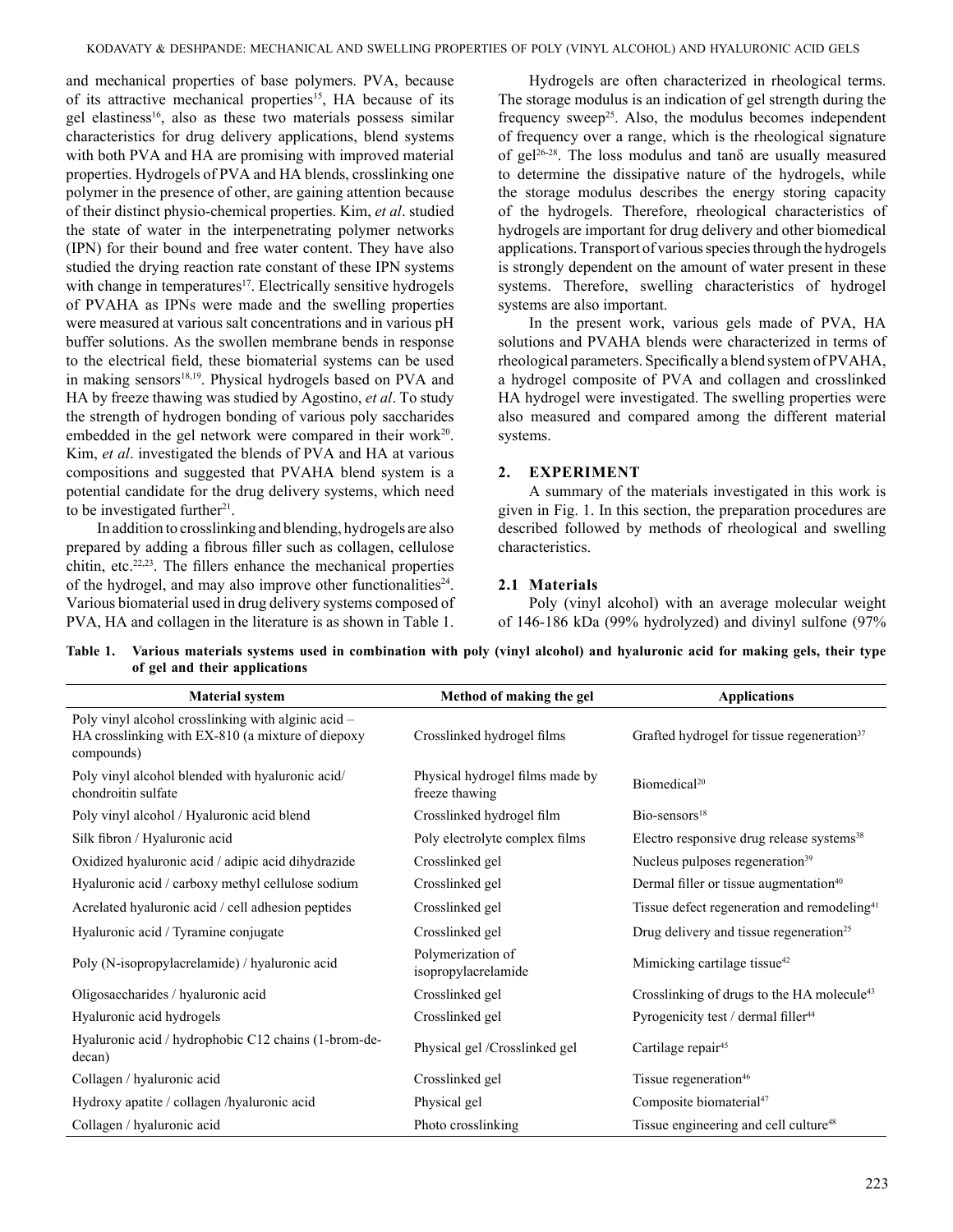

**Figure 1. Schematic representing the preparation of gels and evaluated properties.**

assay) was procured from Sigma Aldrich. Hyaluronic acid with an average molecular weight of 1270 kDa (44.2% glucuronic acid) and collagen fiber protein derived from animal sources (protein content upto 90%) was purchased from Linyi Taihao International Trading Company Limited, Shandong, China. Glutaraldehyde solution 25% with a molecular weight of 100.12 was supplied by FINAR Chemicals Limited, Ahmedabad. All other chemicals that were used are laboratory reagent grade and used as purchased. For the preparation of solutions Millipore® deionized water was used.

# **2.2 Preparation of Poly (Vinyl Alcohol) and Hyaluronic Acid (HA) Gels**

5% (w/w) of PVA solution was prepared by dissolving 5 grams of PVA in 95 g of water, and stirred on magnetic stirrer at a temperature of 80 °C for 8 h to get a homogeneous solution. 1% HA solution was prepared by dissolving 1 g of HA in 99 g of water and stirring at room temperature for about 1 hour. These two solutions are mixed in different proportions on volume basis to get the PVAHA solutions. When 7 mL of PVA solution and 1 mL of HA solution are mixed, this blend is designated as PVAHA 71. Various compositions used in the present work are shown in Table 2. Similarly other formulations are also designated depending on the volume ratios to prepare ranging from PVAHA 71 to PVAHA 35. A crosslinker solution (XGA) was prepared with glutaraldehyde and other constituents as mentioned elsewhere<sup>29,30</sup>. To 10 ml of the PVA solution, 2.8 ml of the XGA solution was added such that the polymer to crosslinker molar ratio is maintained at 0.35. This ratio was maintained for all the formulations of PVAHA solutions.



#### **2.3 Preparation of PVA Collagen Gels**

5 g of PVA is dissolved in 100 mL of water to make 5% (w/v) PVA solution. To this calculated amount of collagen was added such that weight of PVA in the solution to the weight of collagen has a ratio. For example, in 10 mL of PVA solution, the weight of PVA is 0.5 g. To this 10 ml PVA solution, if 0.056 g of collagen is added, then the weight ratio of PVA to collagen is 9:1. Such a sample is designated as PVAC 91. Other formulations based on the weight ratios that were prepared are PVAC 82, PVAC 73 and PVAC 64, which are shown in Table 3. These samples are stirred well for one day on a magnetic stirrer. Before making the gel, the solutions were sonicated for 30 minutes to get homogeneity. These solutions were crosslinked as explained earlier, with XGA solution by maintaining the polymer to crosslinker ratio of 0.35.

#### **2.4 Preparation of Hyaluronic Acid (HA) Gels**

Various molarities of NaOH solutions of 10 mL each were prepared by dissolving calculated quantities of NaOH in water. To these 10 mL NaOH solutions, 0.5 g of hyaluronic acid (HA) was added to make  $5\%$  (w/V) HA solutions and stirred at room temperature for about 1 h on a magnetic stirrer. A homogeneous mixture of HA in NaOH solution was prepared with NaOH molarities of 0.075, 0.1, 0.125, 0.15 and 0.2. pH of all these solutions was measured at room temperature. 46.3 µL of divinyl sulfone (DVS) was added to these solutions to maintain a crosslinker to polymer ratio of 0.35 to make the gels. HA gels made of 0.075 molar NaOH solution is designated as HA 0.075M and so on. The compositions and designation of these samples are as shown in Table 4.

### **2.5 Rheological Analysis**

After preparing the sample solutions, 2 mL of the samples were placed in 20 mL glass vial. To this calculated amount of crosslinker was added and the samples were stirred for 30 seconds on vortex mixer. These samples were immediately transferred on to the rheometer peltier and allowed to gel, after placing the geometry in position. Antonpaar physica 301 stress controlled rheometer was used with cone and plate geometry, with a cone angle of 1<sup>°</sup> and 25 mm diameter. All the samples are subjected to amplitude sweep to find the linear limit by varying the strain % at a frequency of 10 rad/s. Upon fixing the linear regime the samples were subjected to a frequency sweep by keeping the strain% at a constant value by measuring the storage and loss modulus.

#### **2.6 Swelling**

For swelling analysis, films of PVAHA were made by casting the gels in petridishes. These films were dried in ambient conditions and the weight loss was monitored. The

| <b>Sample</b>            | <b>Pure PVA</b> | PVAHA 71 | PVAHA 62 | <b>PVAHA 53</b> | PVAHA 44 | <b>PVAHA 35</b> |
|--------------------------|-----------------|----------|----------|-----------------|----------|-----------------|
| PVA solution (Vol $\%$ ) | 100             | 87.50    | 75       | 62.50           | 50       | 37.50           |
| HA solution (Vol $\%$ )  |                 | 12.5     | 25       | 37.5            | 50       | 62.5            |
| Swelling ratio           | 7.24            | 11.50    | 10.25    | 15.37           | 78.06    | 108.20          |
| Storage modulus          | 7280            | 786      | 955.33   | 1995            | 1886.66  | 384.50          |

**Figure 2. G***'***, G**″ **and tanδ for (a) PVAHA 62 (b) PVAC 91 and (c) HA0.1M gels.**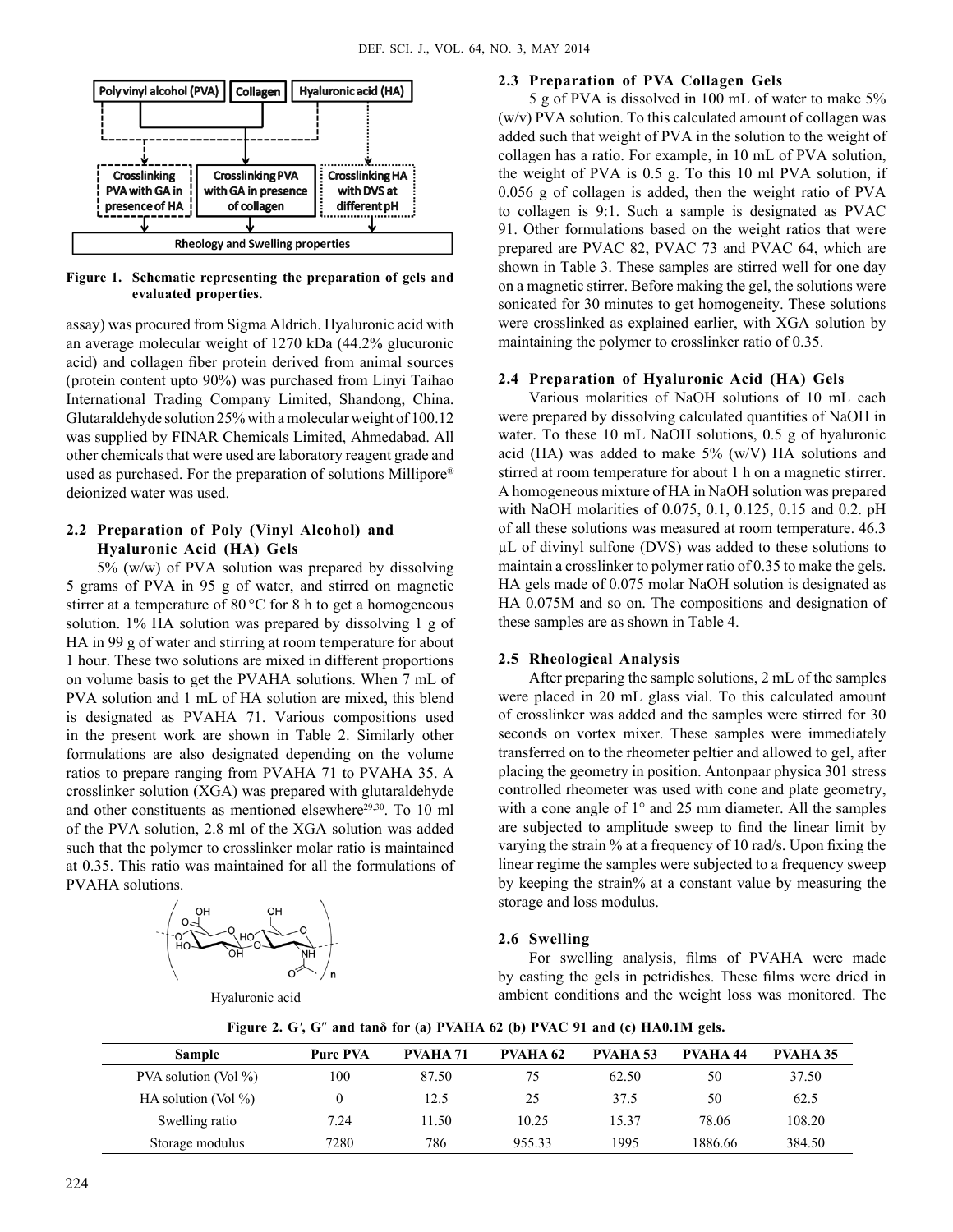| <b>Sample</b>             | HA 0.075M | <b>HA 0.1M</b> | <b>HA 0.125M</b> | <b>HA 0.15M</b> | <b>HA 0.2M</b> |
|---------------------------|-----------|----------------|------------------|-----------------|----------------|
| Molarity of NaOH solution | 0.075     | 0.100          | 0.125            | 0.150           | 0.200          |
| pH                        | 12.08     | 12.18          | 12.29            | 12.39           | 12.45          |
| Swelling ratio            | 311       | 891.36         | 346.72           | 203.31          | 270.95         |
| Storage modulus (Pa)      | 1530      | 792            | 1030             | 572             | 784            |

**Table 3. Composition of PVA collagen gels and storage modulus**

|  | Table 4. Composition of HA gels, swelling ratios and their storage modulus |  |  |  |  |  |  |  |  |
|--|----------------------------------------------------------------------------|--|--|--|--|--|--|--|--|
|--|----------------------------------------------------------------------------|--|--|--|--|--|--|--|--|

| <b>Sample</b>        | <b>Pure PVA</b> | PVAC 91 | <b>PVAC 82</b> | <b>PVAC 73</b> | PVAC 64 |
|----------------------|-----------------|---------|----------------|----------------|---------|
| Weight % PVA         | 100             | 90      | 80             | 70             | 60      |
| Weight% Collagen     |                 | 10      | 20             | 30             | 40      |
| Swelling ratio       | 7.24            | 21.95   | 23.48          | 32.72          | 36.49   |
| Storage modulus (Pa) | 7280            | 2240    | 1150           | 501            | 83      |

time when there is no loss in weight of the films, considered to be dry films, are subjected to swelling in water. Similarly for the HA and PVA collagen films, the gels made of HA and PVA collagen were also cast to petridishes to obtain dry films of HA, but by drying them in vacuum oven for overnight at 60 °C. Swelling ratio is calculated as the percentage increase weight times the original weight of the dry film. (At particular instances the swelling ratio of weight of the sample at each drying time to that of completely dried sample was taken to compare the values in the literature).

#### **3. Results and discussion**

In this section the rheological and swelling characteristics of various hydrogels are described. An attempt has been made to compare them with reported result on similar system, while describing each property, an initial description about the literature results is provided followed by a description of the results of present study.

#### **3.1 Viscoelastic Characteristics**

Nguyen, *et al*. in their review of injectable biodegradable hydrogels showed that the gels made of polyethylene glycol and polycaprolactone triblock co-polymers form gels which are temperature sensitive and exhibit the modulus ranging from 500 Pa to 2000 Pa depending on their concentrations<sup>2</sup>. Kim, *et al*. in their work in making the MMP sensitive hyaluronic acid hydrogels, evaluated the rheological properties which lie between 300 Pa to 1400 Pa for various concentrations<sup>31</sup>. Gels made of various compositions of poly (vinyl alcohol) (PVA), collagen and hyaluronic acid (HA) were subjected to frequency sweep, at appropriate values of linear limits of strain. The storage modulus (G*'*) and loss modulus (G″) were followed with change in frequency ranging from 1 rad/s to 100 rad/s. As example variation of moduli and tanδ which is the ratio of G″ to G*'* for PVAHA 62, PVAC 91 and HA0.1M gels is shown in Fig. 2(a), 2(b), and 2(c). For all the gels G*'* is greater than the G″ and the moduli are independent of frequency, indicating the true gel behaviour. The gels reported in this work were found to be of different storage modulus values and these results are given in Table 2 to Table 4. Therefore, the range of mechanical performance can be expected from these hydrogels depending on their compositions.



**Table 2. Composition of PVAHA gels, swelling ratios and storage modulus**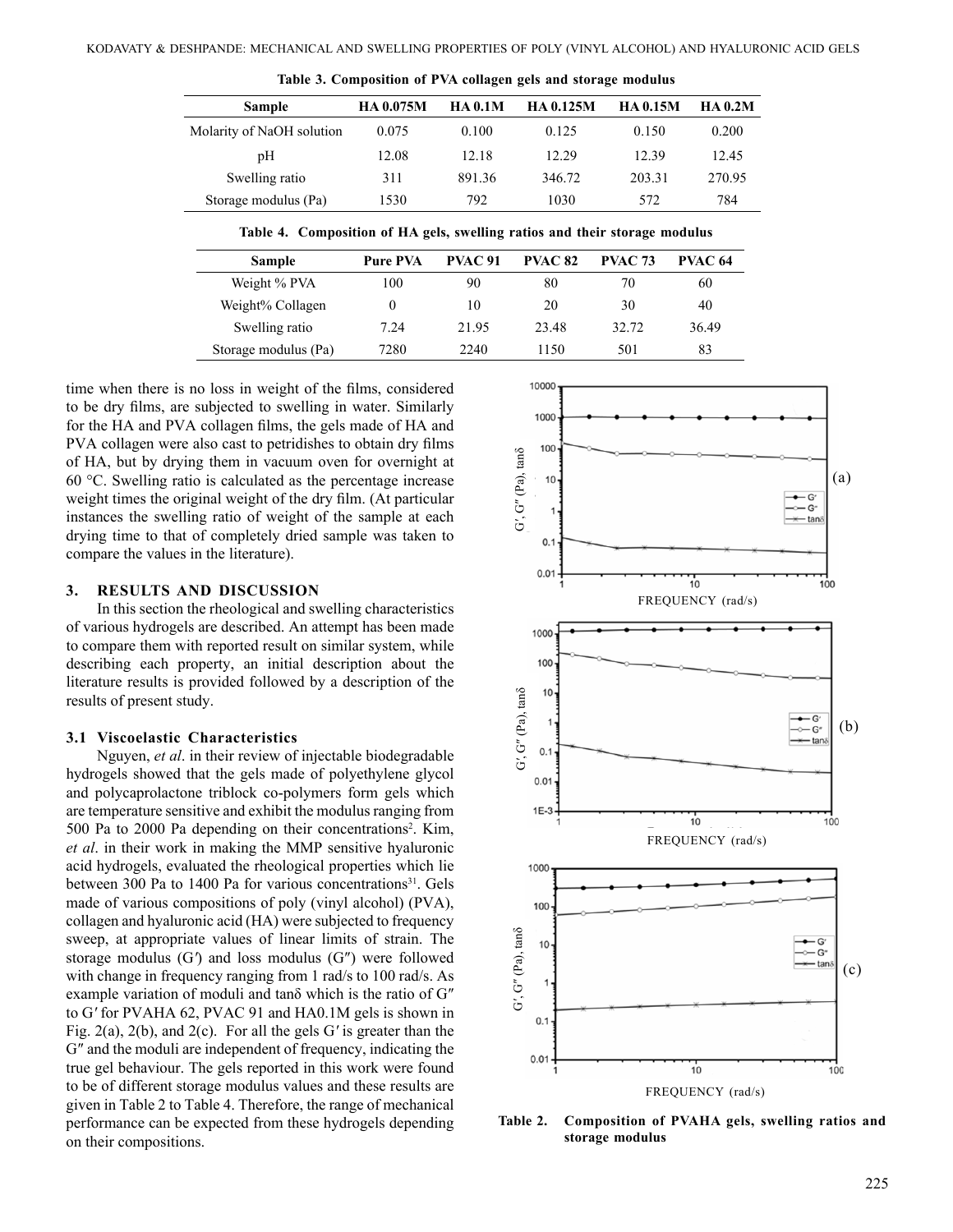The G*'* values of PVAHA gels at 1% strain are shown in Table 2. The gels made of PVA and HA are robust because of the crosslinking network in the gel. These gels show good viscoelastic properties as the elastically effective chains present in the gel network resist the applied shear. The G*'* values of PVA and collagen gels at 1% strain are shown in Table 3. The gels made of PVA and collagen showed a decrease in G*'* with increased contents of collagen. This is evident as the crosslinking of PVA molecules are much influenced by the presence of collagen fiber. The G*'* values of the HA gels are as shown in Table 4. The gels made of HA crosslinked with DVS were more elastic. HA being a larger molecule, can be present everywhere in the gel network, might result the elasticity of these gels.

In the present work, the PVA chains were crosslinked by GA in the presence of collagen fiber to make an IPN and the properties like swelling and modulus were measured. As this method does not involve freezing and thawing, processing the materials and applications are quite simple.

The gel properties reported by Peng, *et al*. include compressive strength and swelling ratio and the properties of G*'* reported in our work might be for the first time. It is also very distinct in formulation compared to the work of Peng, *et al*., as we are using the collagen fiber protein directly into the PVA solution, not in the form of a solution. It is to be noted again that the processing of such materials is very easy and the method described above is simple. The G*'*, which are indication of stiffness of the gels and the swelling ratios are as shown in the Table 3. The strength of the gel decreases with increase in collagen content in the solution. This might be because of the effect of collagen fiber present in the IPN and affecting the effective crosslinking of PVA molecules.

There are instances where researchers compare the damping factor or tanδ (ratio of loss modulus to storage modulus) values of gels to evaluate the degree of crosslinking and gel stiffness<sup>32</sup>. In vitreous materials the analysis is based on the resilience of the material, which is a function of  $tan\delta^{33}$ . A high value of damping indicates viscous behavior and very low value indicates the elasticity. In general, damping close to 1 is the sol-gel transition.

In the present work, an attempt was made to compare the tanδ values of various gels, and is as shown in Fig. 3. It can be seen that, though the tanδ of pure PVA is high, with the addition of HA to PVA in the gel state exhibits low values. It can also be seen that the change in tanδ is non-monotonic, may be due to the pattern of networking and crosslinking of hydrophilic polymers. When collagen is added to PVA, these PVAC gels exhibit less values of tanδ than the pure PVA gel, but also the change in tanδ is non-monotonic, with increase in collagen content, the tanδ decreased, as shown in Fig. 3. For the HA system crosslinked with DVS, it is very clear that the molarity of the NaOH solution used to prepare the HA solution plays key role. Since the molarity changes the pH of the HA solution, by comparing the pH values in Table 4 and the tanδ values in Fig. 3, it can be argued that within the range of pH from 12.08 to 12.45, there is much variation in tanδ value. It is also clear that this tanδ decrease with increase in pH of the HA solution but the change in tanδ is non-monotonic.



**Figure 3. Comparison of damping factor for various gels made of poly vinyl alcohol, collagen and hyaluronic acid.**

#### **3.2 Swelling Characteristics**

Stauffer, *et al*. in their work made gels consisting of PVA by freeze thawing method showed swelling ratios from 7.7 to 8.6 at various freezing and thawing cycles<sup>31</sup>. Lee, *et al*. in their work showed the swelling characteristics of the Interpenetrated network (IPN) hydrogels made of PVA and poly (acrylic acid) produced by applying UV irradiation followed by freeze thawing method $31$ . They argued that these IPNs are temperature sensitive and the swelling ratios range from 9 to 17 approximately, at various concentrations of the polymers. They have also shown that the PVA crosslinked gels show a swelling ratio of 14.4 and decreases with increase in temperature. Kim, *et al*. reported the values of swelling ratio as high as 250. In their work, method of drying the samples is by vacuum drying at 60°C for overnight whereas in our case it is ambient drying conditions.

In the present work, the IPNs made from PVA and HA, the swelling ratios range from 11 to 108 at various concentrations of HA. The swelling ratios of PVAHA gels with various HA content are shown in Table 2. It can be seen that with increase in HA content, the swelling ratio increases. As these IPNs are made with crosslinking networks, by crosslinking PVA with glutaraldehyde (GA), the presence of HA molecules in the network affect the effective crosslinking among the PVA molecules. It can also be argued that this effect alters the network density and improves the swelling behavior. Since these IPNs possess good swelling properties, they may be quite useful in drug delivery systems.

Hydrogel scaffolds composed of PVA and collagen, chemically crosslinked by glutaraldehyde was reported by Peng et al. It was found that the swelling ratio is function of PVA present in the PVA collagen blend and increased with increased PVA content<sup>32</sup>. The swelling ratios were 17 when no PVA was present and 22.5 when 75% by weight PVA was present and it is to be noted that these gels were prepared not by pure chemical crosslinking but by applying freezing and thawing operation.

The swelling ratio of PVA collagen samples varied from 21% to 36% and it was observed that the swelling ratio is increased with increase in collagen content. This is expected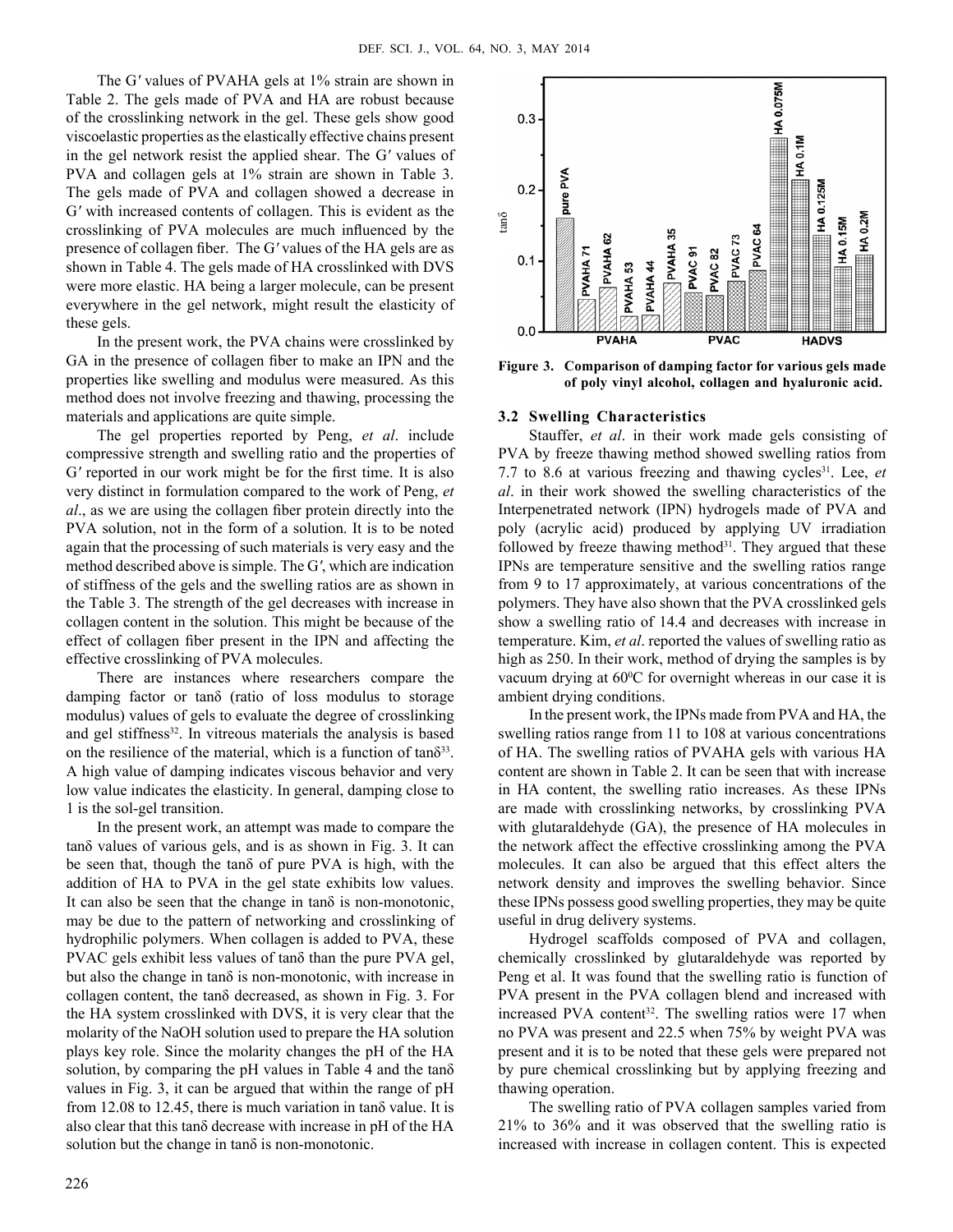as the numbers of crosslinkings will decrease with increase in collagen content. Unlike the gels reported by Peng, *et al*., these gels are made with crosslinking of PVA molecules and because of the absence of freezing and thawing cycles, the swelling ratio will increase with increase in collagen content.

Collins, *et al*. in their work while evaluating the physical properties of crosslinked hyaluronic acid hydrogels, evaluated the swelling ratios of HA gel crosslinked both with divinyl sulfone (DVS) and GA<sup>36</sup>. According to their work, the gels crosslinked with DVS have higher swelling ratios ranging from 5 to 6.5 for crosslinker to polymer ratio of 0.5 (in this case swelling ratio is weight of swollen sample to that of dry sample,  $W_s/W_d$ ) and the speed of swelling to their equilibrium water content is a function of crosslinking density and hydrophobicity of the system.

The gels presented in our work follow similar lines and are presented in Fig. 4. The swelling ratios of various HA gels at different pH values are as shown in Table 4. In the present work, the gels made of hyaluronic acid exhibited swelling ratios in the range of 3 to 10 for various concentrations of NaOH solutions (here the swelling ratios are expressed in terms of  $W_s/W_d$ ). It was also observed that at the given crosslinker to polymer ratio for these gels, the initial rates of swelling is high and are as shown in Fig. 4. As reported by Kim, *et al*. these samples were also swollen rapidly and reached equilibrium swollen conditions within 30 min, which indicated the hydrophilicity of HA molecule. The increase in swelling ratio in this case might not only due to the crosslinking density but also due to the availability of large number of water binding sites in HA.



**Figure 4. Rate of swelling for HA 0.1M gel at various crosslinker to polymer ratios. Inset shows the storage modulus of these samples at 10 rad/s.**

#### **3.3 Overall Comparison**

PVA and HA based hydrogels exhibit a range of storage moduli, tanδ and swelling ratios. A general comparison is therefore needed to choose a particular system for any drug delivery application based with due consideration on the mechanical properties, swelling behavior biocompatibility and other properties. As per the results obtained with our systems and related material systems from literature, effort has been made to give a comparison is being presented to highlight the range of material response. Figures 5(a) and 5(b) gives a broad comparison of modulus and swelling ratios of such gels used in various potential drug delivery systems. It is apparent from the data, that depending on the type of drug delivery system being investigated, a suitable composition of PVA and HA based system can be chosen.



**Figure 5. (a) Comparison of Swelling ratio of PVAHA gels with Kim18,19**, *et al*.**, Stauffer34**, *et al*.**, Lee31**, *et al*. **Also comparing the swelling of HADVS (weight ratio of swollen film to dry film) with Collins<sup>36</sup>**, *et al*. **Swelling ratio of PVAC gel is shown. (b) The storage modulus of the present work with minimum and maximum values are compared with Nguyen2** , *et al*. **for PVAHA gels and Kim18,19**, *et al*.**, the values of PVA collagen is also shown.**

### **4. Conclusions**

We have shown with our results that various drug delivery systems composed of poly (vinyl alcohol) (PVA), collagen and hyaluronic acid (HA) with various combinations of material systems give different swelling and mechanical properties. It is shown for PVAHA samples, the swelling ratio by and large increases with increase in HA content. The reason might be due to the change in network structure and also the hydrophilicity of HA molecule. For PVAC system, it is observed that the gel strength decreases with increase in collagen content. This might be due to the effect of collagen on ineffective crosslinking of PVA molecule in the presence of collagen during the formation of interpenetrating network. Characterization of HA gels, at various molarities of NaOH, revealed reasonable modulus and excellent swelling properties. Based on the results outlined and the comparisons made from the literature, these novel material gel systems can be used as biomaterial for potential drug delivery systems.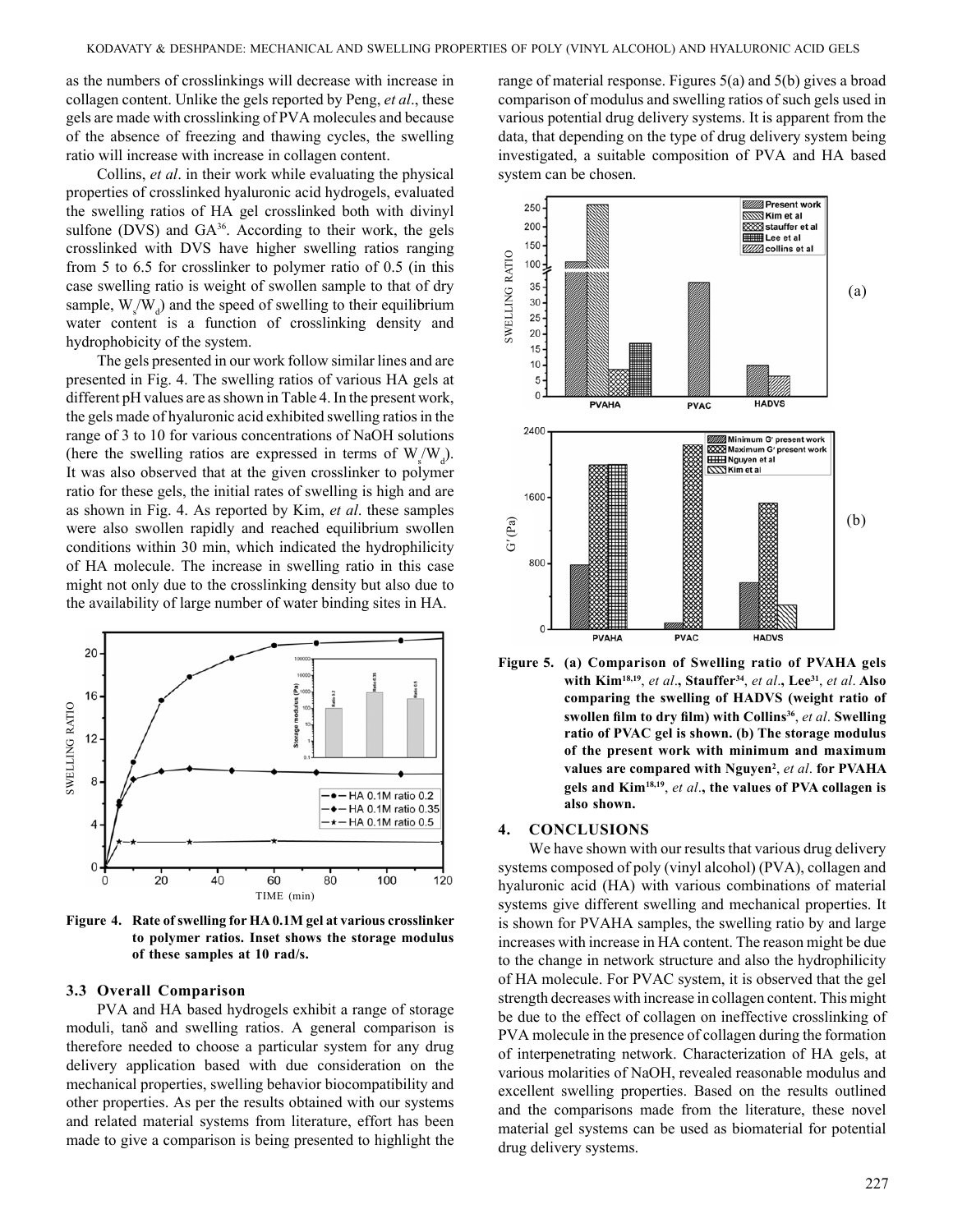# **References**

- 1. Hoare, T.R. & Kohane, D.S. Hydrogels in drug delivery: Progress and challenges. *Polymer,* 2008, **49**(8), 1993- 2007.
- 2. Nguyen, M.K. & Lee, D.S. Injectable Biodegradable Hydrogels. *Macromol. Biosci.,* 2010, **10**(6), 563-579.
- 3. Yu, L. & Ding, J. Injectable hydrogels as unique biomedical materials. *Chem. Soc. Rev.,* 2008, **37**(8), 1473-1481.
- 4. Van Vlierberghe, S.; Dubruel, P. & Schacht, E. Biopolymer-based hydrogels as scaffolds for tissue engineering applications: A review. *Biomacromolecules,*  2011, **12**(5), 1387-1408.
- 5. Hoffman, A.S. Hydrogels for biomedical applications. *Adv. Drug Del. Rev.,* 2012, **64,** (Supplement), 18-23.
- 6. Banerjee, M.; , Sachdev, P. & Mukherjee, G.S.; Studies on the Magnetic-nanocomposite of Carbon, Cobalt and Vinyl Polymer prepared by Ion Bean Sputtering Technique, *Adv. Sci., Engg. Med.*, 2009, **1,** 86-92
- 7. Mukherjee, G.S. Calorimetric characterization of polyvinyl alcohol based membrane materials, *J. Thermal Analysis Calorimetry* 2009, **96 (1)** 21-25
- 8.Banerjee, M.; Sachdeva, P. & Mukherjee, G.S. Preparation of PVA/Co/Ag film and evaluation of its magnetic and micro-structural properties. *J. App. Phy.,* 2012, **111**, 094302
- 9. Stasko, J.; Kalniņš, M.; Dzene, A. & Tupureina, V. Poly (vinyl alcohol) hydrogels. *In* Proceedings of the Estonian Academy of Sciences. 2009, **58**(1), 63-66.
- 10. Baino, F. Towards an ideal biomaterial for vitreous replacement: Historical overview and future trends. *Acta Biomater.,* 2011, **7**(3), 921-935.
- 11. Leone, G.; Consumi, M.; Aggravi, M.; Donati, A.; Lamponi, S. & Magnani, A. PVA/STMP based hydrogels as potential substitutes of human vitreous. *J. Mater. Sci. Mater. Med.,* 2010, **21**(8), 2491-2500.
- 12. Collins, M.N. & Birkinshaw, C. Physical properties of crosslinked hyaluronic acid hydrogels. *J. Mater. Sci. Mater. Med.,* 2008, **19**(11), 3335-3343.
- 13. Vercruysse, K.P. & Prestwich, G.D. Hyaluronate derivatives in drug delivery. *Crit. Rev. Ther. Drug Carrier Syst.,* 1998, **15**(5), 513-555.
- 14. Luo, Y.; Kirker, K. R. & Prestwich, G. D. Cross-linked hyaluronic acid hydrogel films: new biomaterials for drug delivery. *J. Control. Release,* 2000, **69**(1), 169-184.
- 15. Lindsey, S. & Street, G. Conductive composites from polyvinyl alcohol and polypyrrole. *Synth. Met.,* 1984, **10**(1), 67-69.
- 16. Mensitieri, M.; Ambrosio, L.; Nicolais, L.; Bellini, D. & O'Regan, M. Viscoelastic properties modulation of a novel autocrosslinked hyaluronic acid polymer. *J. Mater. Sci. Mater. Med.,* 1996, **7**(11), 695-698.
- 17. Kim, S.J.; Lee, C.K. & Kim, S.I. Characterization of the water state of hyaluronic acid and poly(vinyl alcohol) interpenetrating polymer networks. *J. Appl. Polym. Sci.,*  2004, **92**(3), 1467-1472.
- 18. Kim, S.J.; Yoon, S.G.; Lee, Y.M.; Kim, H.C. & Kim, S.I. Electrical behavior of polymer hydrogel composed of poly(vinyl alcohol)–hyaluronic acid in solution. *Biosens.*

*Bioelectron.,* 2004, **19**(6), 531-536.

- 19. Kim, S.J.; Lee, C.K.; Lee, Y.M.; Kim, I.Y. & Kim, S.I. Electrical/pH-sensitive swelling behavior of polyelectrolyte hydrogels prepared with hyaluronic acid– poly (vinyl alcohol) interpenetrating polymer networks. *React. Funct. Polym.,* 2003, **55**(3), 291-298.
- 20. Agostino, A.D.; Gatta, A.L.; Busico, T.; Rosa, M.D. & Schiraldi, C. Semi-interpenetrated hydrogels composed of PVA and Hyaluronan or Chondroitin Sulphate: Chemicophysical and biological characterization. *J. Biotechnol. Biomater.,* 2012, **2**(4), 1-6.
- 21. Kim, S. H.; Hyun, K.; Moon, T.S.; Mitsumata, T.; Hong, J.S.; Ahn, K.H. & Lee, S.J. Morphology–rheology relationship in hyaluronate/poly(vinyl alcohol)/borax polymer blends. *Polymer,* 2005, **46**(18), 7156-7163.
- 22. Parenteau-Bareil, R.; Gauvin, R. & Berthod, F. Collagenbased biomaterials for tissue engineering applications. *Materials,* 2010, **3**(3), 1863-1887.
- 23. Wang, T.; Turhan, M. & Gunasekaran, S. Selected properties of pH-sensitive, biodegradable chitosan–poly (vinyl alcohol) hydrogel. *Polym. Int.,* 2004, **53**(7), 911- 918.
- 24. Zhao, X.; Zhang, Q.; Chen, D. & Lu, P. Enhanced mechanical properties of graphene-based poly (vinyl alcohol) composites. *Macromolecules,* 2010, **43**(5), 2357- 2363.
- 25. Lee, F.; Chung, J.E. & Kurisawa, M. An injectable enzymatically crosslinked hyaluronic acid–tyramine hydrogel system with independent tuning of mechanical strength and gelation rate. *Soft Matter,* 2008, **4**(4), 880- 887.
- 26. Moura, M.J.; Figueiredo, M.M. & Gil, M.H. Rheological study of genipin cross-linked chitosan hydrogels. *Biomacromolecules,* 2007, **8**(12), 3823-3829.
- 27. Hyland, L.L.; Taraban, M.B.; Feng, Y.; Hammouda, B. & Yu, Y.B. Viscoelastic properties and nanoscale structures of composite oligopeptide-polysaccharide hydrogels. *Biopolymers,* 2012, **97**(3), 177-188.
- 28. Chen, J.; Chen, J. & Xu, Z. Rheological and biological characteristics of hyaluronic acid derivative modified by polyethylene glycol. *J. Wuhan Univ. Technol., Mater. Sci. Ed.,* 2008, **23**(5), 617-621.
- 29. Li, R. & Barbari, T. Protein transport through membranes based on toluene diisocyanate surface-modified poly (vinyl alcohol) gels. *J. Membr. Sci.,* 1994, **88**(1), 115- 125.
- 30. Matsuyama, H.; Teramoto, M. & Urano, H. Analysis of solute diffusion in poly (vinyl alcohol) hydrogel membrane. *J. Membr. Sci.,* 1997, **126**(1), 151-160.
- 31. Lee, Y.M.; Kim, S.H. & Cho, C.S. Synthesis and swelling characteristics of pH and thermoresponsive interpenetrating polymer network hydrogel composed of poly(vinyl alcohol) and poly(acrylic acid). *J. Appl. Polym. Sci.,* 1996, **62**(2), 301-311.
- 32. Moghadam, M.N. & Poiletti, D.P. Quantification of viscous dissipation properties of hemahydrogelsas a tough biomaterial. *In* the 19th Congress of the European Society of Biomechanics*,* Patras, Greece, 2013.